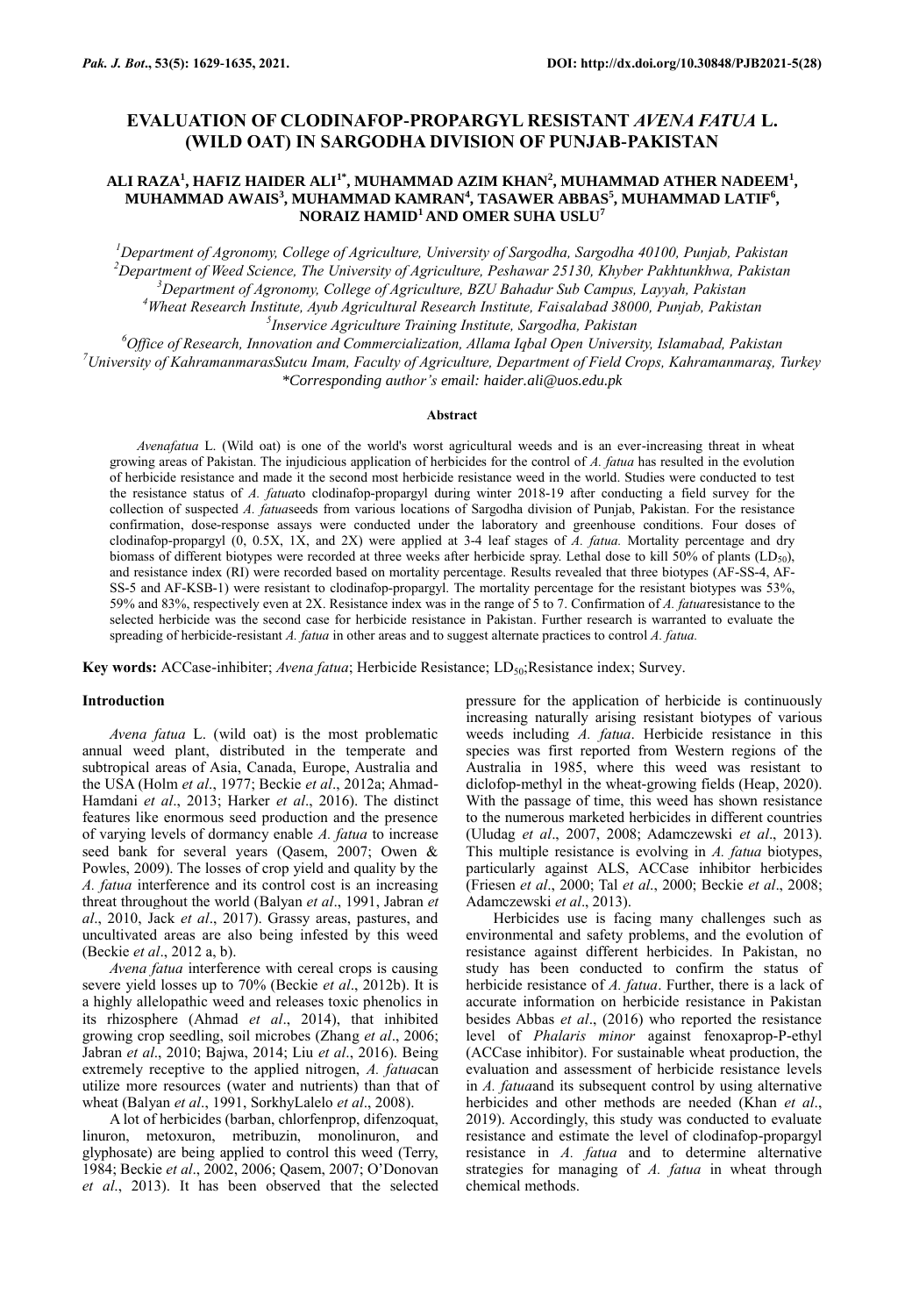## **Materials and Methods**

**Field survey for the collection of** *A. fatua* **seeds:** A field survey was conducted for the collection of *A. fatua* seeds from Sargodha, Khushab, and Mianwali districts of Sargodha division, Punjab, Pakistan. During the first phase of the survey, *A. fatua* seeds were collected from seven different locations of district Sargodha, for the evaluation of resistance. After the confirmation of herbicides resistance in *A. fatua* seeds of district Sargodha, two more districts (Khushab and Mianwali) were added in the second phase. Sites were selected for seeds collection of resistant plants which were suspected after discussing with the members of the department of agriculture extension.

Mostly those fields were selected where farmers were applying clodinafop-propargyl as a post-emergence herbicide for various years. Only, those plants were selected for seeds collection which survived after selected herbicides application during the current year. An initial trial was conducted for the evaluation of resistance status within different fields of the same location that showed similar results. Hence, these collected samples were representing each of the locations (Burgos *et al*., 2013). At maturity, seeds were collected by shaking the matured spikes. Seeds were placed under the shade for fully drying and stored at 25ºC (room temperature) in kraft paper bags. They were soaked for 24 hours in the distilled water to improve the germination before sowing (Om *et al*., 2004). Clodinafop-propargyl susceptible seeds of *A. fatua* were collected from a known site that has no herbicde use history.

**Evaluation of clodinafop-propargyl resistance** *Avena fatua* **in Sargodha, Pakistan:** Seeds of *A. fatua* biotypes were collected from seven different locations of Sargodha (31.41 N, 74.17 E), Pakistan. The collection of seeds from sites viz. Bhalwal, Bhera, KotMomin, Sahiwal, Sargodha, Shahpur and Sillanwali were named as AF-SS-1, AF-SS-2, AF-SS-3, AF-SS-4, AF-SS-5, AF-SS-6, and AF-SS-7, respectively. Historical data of different locations where seeds were collected are given in Table 3.

**Confirmation of clodinafop-propargyl resistant** *A. fatua* **in two districts (Khushab and Mianwali) Punjab,**  Pakistan: After the evaluation of herbicides resistance in *A. fatua* seeds of district Sargodha, two more districts (Khushab and Mianwali) were added in the second phase. Seeds of *A. fatua* biotypes were collected from six different locations of districts Khushab and Mianwali. The collection of seeds from sites viz. NoorpurThal, Quaidabad, Khushab, Piplan, Isakhel and Mianwali were named as AF-KSB-1, AF-KSB-2, AF-KSB-3, AF-MNW-1, AF-MNW-2, and AF-MNW-3, respectively. Historical data of different locations where seeds were collected are given in Table 6.

**Dose response bioassays for resistance confirmation:**  Repeated bioassays were conducted in the net house of College of Agriculture, University of Sargodha, Sargodha (31.41°N and 74.17°E), Punjab, Pakistan started during winter 2018. The soil was collected from the Agronomic Research field which has no history of herbicides application. Farmyard manure was mixed in the soil (1:2, w/w). Before putting into pots, the soil was dried, crushed

and thoroughly mixed. Ten seeds were sown in the plastic pots (14×12×6 cm) separately from each susceptible and resistant collected samples. On the surface of soil, seeds were spread uniformly and hid with soil having the same weight in every pot to confirm uniform depth. Sprinkler irrigation with distilled water was applied as per need. The mean lowest and highest temperatures in the net house during the experiments were  $20 \pm 2$  and  $25 \pm 2^{\circ}C$ , respectively. The range of relative humidity was from 26- 51%. The experiments were laid out in a completely randomized design (CRD) with a factorial arrangement having four replications.

Collected populations of *A. fatua* were sprayed at the 3-4 leaf stage (BBCH scale growth stage 13-14) at four rates (0, 0.5X, 1Xand 2X) of selected post-emergence herbicide clodinafop-propargyl. The recommended dose (X) for clodinafop-propargyl was  $55g$  a.i. ha<sup>-1</sup>. Distilled water was used for the preparation of different herbicide treatments and backpack sprayer with liquid  $CO<sub>2</sub>$  fixed pressure and TeeJet nozzle (8003VS) was used to spray. At 35 psi pressure, about  $180$  L ha<sup>-1</sup> dose of herbicide was sprayed. After spraying of herbicide treatments, pots belonging to various populations were returned to the net house separately.

**Parameter studied:** Mortality percentage and biomass data were recorded three weeks after the application of herbicide. Percent mortality was the number of killed plants by the application of herbicide and the total number of plants before the spray of herbicide. The percentage of mortality (0% represented no plant injury while 100% represented the complete death of the plant) was calculated based on the average of ten randomly selected plants. Dry biomass of the plants was recorded by drying the above-ground parts of the already uprooted plants in the oven at 70°C until constant weight was obtained. The counted values of dry weight were presented as the control in percentage. The lethal dose needed to kill 50%  $(LD<sub>50</sub>)$  of each biotype was determined by subjecting the calculated mortality data to probit the analysis with the application of nonlinear sigmoid curves in JMP 11.

$$
f(x,(b,d,e)) = c + \frac{d-c}{1+\exp\{b(\log(x)-b\log(e))\}}
$$

where  $LD_{50}$  is represented by *e* while *d* and *c* represent the upper and lower limit, respectively. The parameter *b* indicates the relative slope around *e*.

The resistance level for each biotype was expressed in the form of resistance index (RI). It was obtained by dividing the  $LD_{50}$  value for resistant biotype with the  $LD_{50}$ value for susceptible biotype (Travlos & Chachalis, 2010; Travlos *et al*., 2011).

## **Statistical analysis**

Collected data were statistically analyzed by using statistix 8.1® for ANOVA (Analysis of Variance) and at 5% probability level, Tukey's honestly significance difference (HSD) test was used for the testing of significance of treatment means (Steel *et al*., 1997).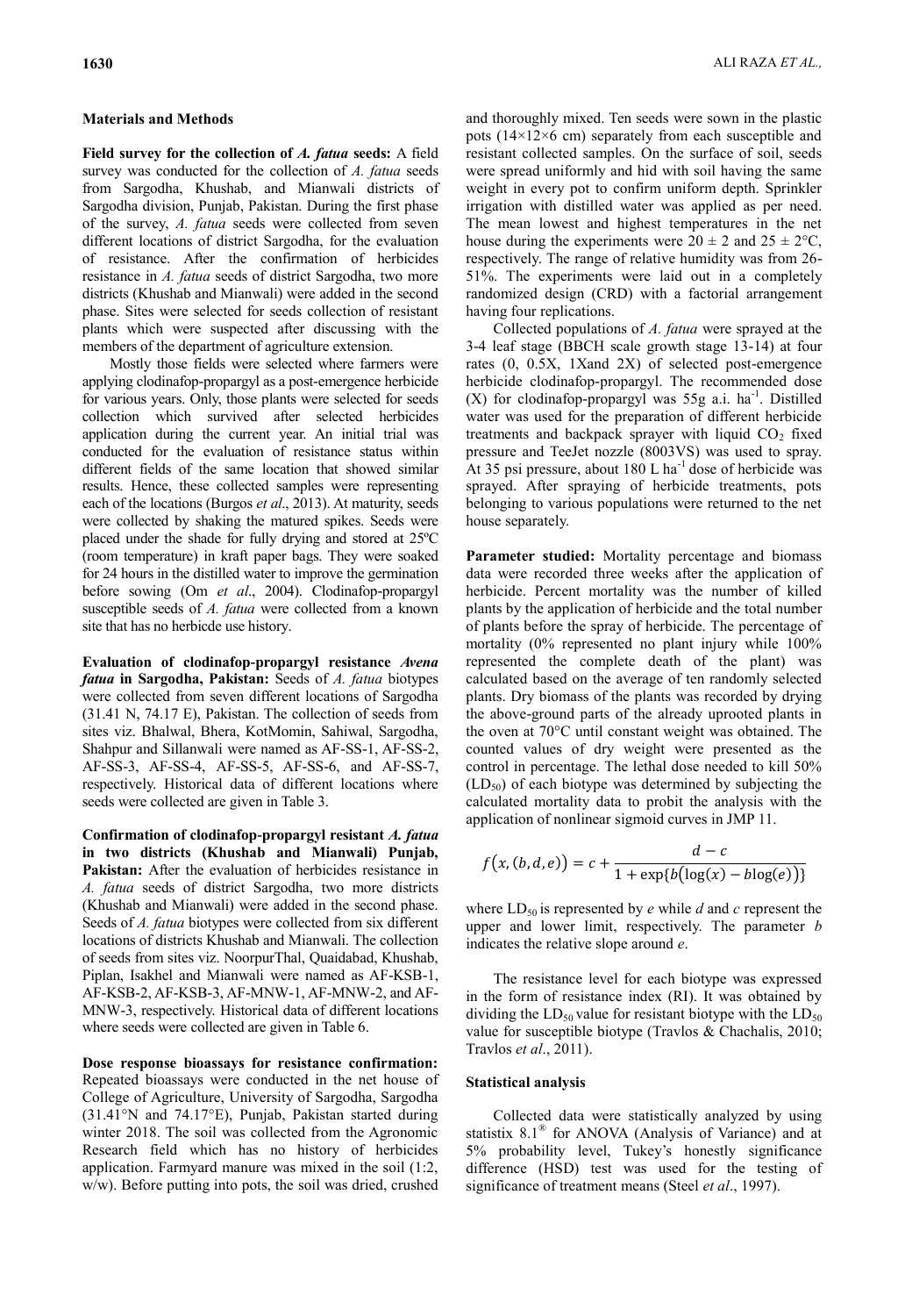### **Results**

**Evaluation of clodinafop-propargyl resistance** *Avena fatua* **in Sargodha, Pakistan:** Two times repeated experiments were conducted and showed statistically same results. Therefore, only the second experiment's results have been explained in the text. Results revealed that out of seven *A. fatua* biotypes that were collected from different locations in Sargodha district, two biotypes (AF-SS-4 and AF-SS-5) were showed resistance against ACCaseinhibiting herbicide clodinafop-propargyl. There was highly reduction in mortality percentage and dry biomass of the plants three weeks after herbicide application. Visual observation of all the *A. fatua* biotypes showed a clear variance in the mortality percentage of various resistant and susceptible biotypes at different herbicide's doses as compared to the control. Data revealed that two biotypes AF-SS-4 and AF-SS-5 showed 59% and 53%, respectively, even at 2X of clodinafop-propargyl (Table 1, Fig. 1). While, in the other biotypes AF-SS-1, AF-SS-2, AF-SS-3, AF-SS-6, and AF-SS-7 mortality percentage was significantly more than resistant biotypes even at 2X. It is also observed that the mortality percentage was significantly increased by increasing herbicide dose, even in those biotypes which showed resistance against the herbicide.

The data regarding dry biomass,  $LD_{50}$  and resistance index (RI) represented that two selected biotypes of *A. fatua* showed resistance to clodinafop-propargyland the resistance level of each biotype was different at various rates of herbicide (Tables 2&3). At 0.5X of clodinafoppropargyl, the biomass reduction of resistant biotypes (AF-SS-4 and AF-SS-5) was 13-25%, while in the susceptible biotype (AF-SS-0) biomass reduction was about 72%. It is importantly noted that the biomass of resistant biotypes was reduced less than 37%, even at the 1X (recommended dose) of clodinafop-propargyl, while the biomass of susceptible biotype (AF-SS-0) was reduced up to 100% at the recommended dose of selective herbicide. It is also observed that the biomass of all the resistant biotypes was reduced even at the 2X (Table 2). Data analysis for  $LD_{50}$  and resistance index (RI) exposed that the  $LD_{50}$  values of resistant biotypes against clodinafop-propargyl ranged from 38.46 to 41.86 g a.i. ha-<sup>1</sup>. Likewise, the resistant index of all biotypes explained that they indicated different resistance levels against the herbicide (Table 3). Data showed that the resistance index of *A. fatua* biotypes such as AF-SS-1, AF-SS-2, AF-SS-3,

AF-SS-6, and AF-SS-7 was less than 5 against clodinafop-propargyl, so these nominated biotypes considered to be non-resistance biotypes.

**Confirmation of clodinafop-propargyl resistant** *A. fatua* **in two districts (Khushab and Mianwali) Punjab, Pakistan:** The symptoms from herbicidal injury on *A. fatua* were showing the yellow color of the leaves. These symptoms began from the earliest stages of the leaves and inhibited plant growth which is followed by the fully dead condition of the susceptible plants while there were minute injury symptoms in *A. fatua* resistant biotypes which were recovered over time. *Avena fatua* biotypes were collected from six different locations of district Khushab and district Mianwali and these biotypes showed different levels of resistance to clodinafop-propargyl. All the collected biotypes showed a different response to the herbicide for all the parameters such as mortality percentage, visual injury, dry biomass (% of the control), lethal dose to kill  $50\%$  (LD<sub>50</sub>) (g a.i ha<sup>-1</sup>) and resistance index (RI). Analysis of the data for mortality percentage showed that at 0.5X of clodinafop-propargyl only one biotype (AF-KSB-1) showed less than 40% mortality, while susceptible plants showed maximum mortality  $(100\%)$ . Similarly, at the recommended dose  $(1X)$ , the resistant biotype (AF-KSB-1) showed less than 75% mortality (Table 4, Fig. 2).

Dry biomass, lethal dose to kill  $50\%$  (LD<sub>50</sub>) and resistance index (RI) are considered as the most important parameters to assess resistance status in different weeds. Therefore, the data analysis regarding dry biomass indicated that the biomass of all the resistant and susceptible *A. fatua* biotypes was significantly influenced by different doses of clodinafop-propargyl. At 1X, two biotypes (AF-KSB-1 and AF-MNW-3) produced more than 50% biomass and four biotypes (AF-KSB-2, AF-KSB-3, AF- MNW-1 and AF-MNW-2) produced dry biomass more than 25% (Table 5). Similarly, data for  $LD_{50}$  and resistance index (RI) exposed that the  $LD_{50}$ value of resistant biotype against clodinafop-propargyl is  $36.66$  g a.i. ha<sup>-1</sup>. While the resistant index of all biotypes explained that they indicated different resistance levels against selected herbicide. Data represented in table 6 showed that resistance index of *A. fatua* biotypes such as AF-KSB-2, AF-KSB-3, AF-MNW-1, AF-MNW-2, and AF-MNW-3 showed RI less than 5 against clodinafoppropargyl, so these nominated biotypes considered to be non-resistance biotypes against the herbicide.

|  | Table 1. Mortality (%) of selected A. fatua biotypes three weeks after the application of clodinafop-propargyl. |
|--|-----------------------------------------------------------------------------------------------------------------|
|  |                                                                                                                 |

|                   | Mortality $(\%)$ |                  |                  |                  |  |
|-------------------|------------------|------------------|------------------|------------------|--|
| A. fatua biotypes | 0X               | 0.5X             | X                | 2X               |  |
| $AF-SS-1$         | $0.00 \pm 0.00a$ | $65 \pm 2.7$ cd  | $79 \pm 2.3c$    | $91 \pm 1.21$    |  |
| $AF-SS-2$         | $0.00 \pm 0.00a$ | $76 \pm 1.1c$    | $83 \pm 1.89c$   | $99 \pm 0.00a$   |  |
| $AF-SS-3$         | $0.00 \pm 0.00a$ | $59 \pm 3.1d$    | $77 \pm 1.27c$   | $85 \pm 2.14$ bc |  |
| $AF-SS-4$         | $0.00 \pm 0.00a$ | $34 \pm 0.89$ de | $48 \pm 2.88$ d  | $59 \pm 0.99d$   |  |
| $AF-SS-5$         | $0.00 \pm 0.00a$ | $22 \pm 0.2e$    | $40 \pm 0.39$ de | $53 \pm 0.35$ de |  |
| $AF-SS-6$         | $0.00 \pm 0.00a$ | $71 \pm 3.5c$    | $86 \pm 1.7$ bc  | $97 \pm 0.5$ ab  |  |
| $AF-SS-7$         | $0.00 \pm 0.00a$ | $84 \pm 2.9$     | $90 \pm 2.54b$   | $99 \pm 0.41a$   |  |
| $AF-SS-0$         | $0.00 \pm 0.00a$ | $91 \pm 2.7a$    | $99 \pm 1.04a$   | $99 \pm 0.00a$   |  |

Here the required quantity of herbicide (clodinafop-propargyl-55 gram a.i. per hac) is denoted by "X". Means' comparison is represented in the similar column of table and the value of means having same letters which are statistically equal to each other at five percent probability level. The tabulated data is in the arrangement of means  $\pm$  standard error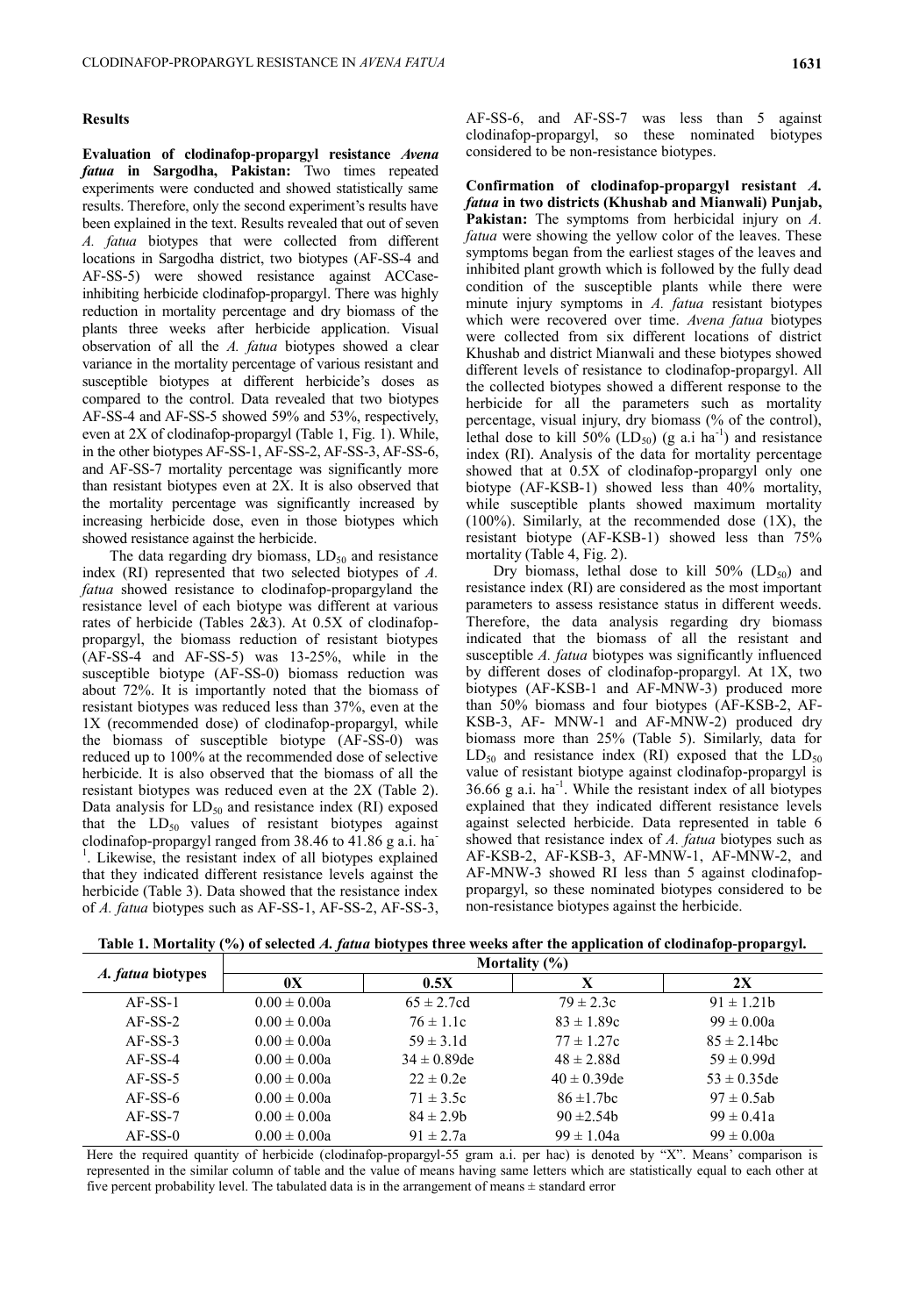| A. fatuabiotypes | Biomass (% of the control) |                  |                  |                  |  |
|------------------|----------------------------|------------------|------------------|------------------|--|
|                  | 0X                         | 0.5X             | 1X               | 2X               |  |
| $AF-SS-1$        | $100 \pm 0.00a$            | $41 \pm 3.67$ cd | $24 \pm 2.04$ d  | $0.00 \pm 0.00e$ |  |
| $AF-SS-2$        | $100 \pm 0.00a$            | $33 \pm 0.22d$   | $9.0 \pm 0.71e$  | $0.00 \pm 0.00e$ |  |
| $AF-SS-3$        | $100 \pm 0.00a$            | $49 \pm 1.76c$   | $28 \pm 3.42d$   | $0.00 \pm 0.00e$ |  |
| $AF-SS-4$        | $100 \pm 0.00a$            | $75 \pm 4.2$ b   | $63 \pm 2.1$ bc  | $42 \pm 5.11$ bc |  |
| $AF-SS-5$        | $100 \pm 0.00a$            | $87 \pm 2.43a$   | $79 \pm 1.21a$   | $60 \pm 4.78$ da |  |
| $AF-SS-6$        | $100 \pm 0.00a$            | $39 \pm 1.49$ cd | $15 \pm 0.96$ de | $0.00 \pm 0.00e$ |  |
| $AF-SS-7$        | $100 \pm 0.00a$            | $31 \pm 0.94d$   | $5.00 \pm 1.03e$ | $0.00 \pm 0.00e$ |  |
| $AF-SS-0$        | $100 \pm 0.00a$            | $28 \pm 0.31$ de | $0.00 \pm 0.00e$ | $0.00 \pm 0.00e$ |  |

**Table 2. Biomass (% of the control) of selected** *A. fatua* **biotypes three weeks after the application of clodinafop-propargyl.**

Here the required quantity of herbicide (clodinafop-propargyl-55 gram a.i. per hac) is denoted by "X". Means' comparison is represented in the similar column of table and the value of means having same letters which are statistically equal to each other at five percent probability level. The tabulated data is in the arrangement of means  $\pm$  standard error

| Table 3. Historical data of wheat growing fields, clodinafop-propargylrequired dose to kill 50% plants (LD <sub>50</sub> ) |
|----------------------------------------------------------------------------------------------------------------------------|
| and resistance index (RI) of different biotypes of A. fatua.                                                               |

| A. fatua biotypes | Historical data of wheat fields and uses of<br>herbicide (years) |                      | $LD_{50}$                   | <b>Resistance index</b> |  |
|-------------------|------------------------------------------------------------------|----------------------|-----------------------------|-------------------------|--|
|                   | Wheat                                                            | Clodinafop-propargyl | $(g \text{ a.i per hac})^a$ | $(RI)^b$                |  |
| $AF-SS-1$         | >18.0                                                            | 4.00                 | 26.46                       | 4.35                    |  |
| $AF-SS-2$         | 15.0                                                             | 3.00                 | 22.54                       | 3.70                    |  |
| $AF-SS-3$         | >20.0                                                            | >2.00                | 27.68                       | 4.55                    |  |
| $AF-SS-4$         | 13.0                                                             | 6.00                 | 38.46                       | 6.32                    |  |
| $AF-SS-5$         | >15.0                                                            | $5.00 - 8.00$        | 41.86                       | 6.84                    |  |
| $AF-SS-6$         | >20.0                                                            | >4.00                | 24.27                       | 3.99                    |  |
| $AF-SS-7$         | 15.0                                                             | 5.00                 | 15.79                       | 2.59                    |  |
| $AF-SS-0$         | 0.00                                                             | 0.00                 | 6.08                        |                         |  |

 $\rm{^{a}LD_{50}}$  was calculated through conducting probit analysis in JMP 11 statistical softewear

<sup>b</sup>RI was determined by dividing the value of LD<sub>50</sub> dose (g a.i. ha<sup>-1</sup>) for resistant biotype by the value of LD<sub>50</sub> dose for susceptible biotype

| A. fatua            | Mortality $(\% )$ |                  |                  |                  |  |
|---------------------|-------------------|------------------|------------------|------------------|--|
| biotypes            | 0X                | 0.5X             | 1X               | 2X               |  |
| $AF-KSB-1$          | $0.00 \pm 0.00a$  | $36 \pm 1.34$ de | $72 \pm 1.74c$   | $83 \pm 2.39$ bc |  |
| $AF-KSB-2$          | $0.00 \pm 0.00a$  | $68 \pm 1.49c$   | $79 \pm 3.56$    | $94 \pm 2.77a$   |  |
| $AF-KSB-3$          | $0.00 \pm 0.00a$  | $76 \pm 1.12$ bc | $88 \pm 2.61$ ab | $100 \pm 0.00a$  |  |
| $AF-MNW-1$          | $0.00 \pm 0.00a$  | $63 \pm 2.59c$   | $78 \pm 1.26$ h  | $95 \pm 3.45a$   |  |
| $AF-MNW-2$          | $0.00 \pm 0.00a$  | $82 \pm 3.45$    | $97 \pm 1.34a$   | $100 \pm 0.00a$  |  |
| $AF-MNW-3$          | $0.00 \pm 0.00a$  | $56 \pm 3.10d$   | $75 \pm 0.44$ bc | $90 \pm 2.58$ ab |  |
| Susceptible biotype | $0.00 \pm 0.00a$  | $100 \pm 0.00a$  | $100 \pm 0.00a$  | $100 \pm 0.00a$  |  |

|  | Table 4. Mortality (%) of selected A. fatua biotypes three weeks after the application of clodinafop-propargyl. |  |
|--|-----------------------------------------------------------------------------------------------------------------|--|
|  |                                                                                                                 |  |

Here the required quantity of herbicide (clodinafop-propargyl-55 gram a.i. per hac) is denoted by "X" .Means' comparison is represented in the similar column of table and the value of means having same letters which are statistically equal to each other at five percent probability level. The tabulated data is in the arrangement of means  $\pm$  standard error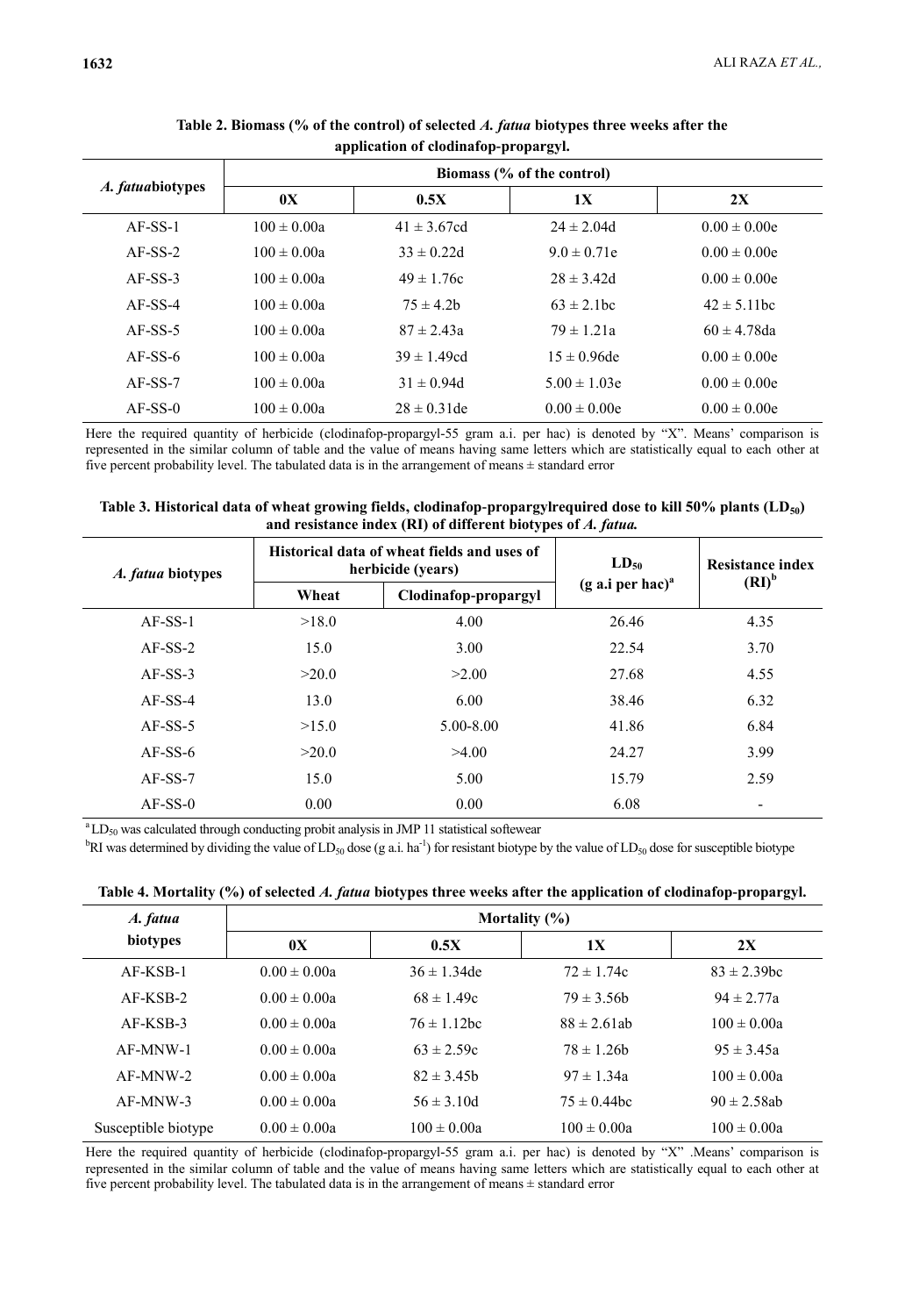



Fig. 1. Dose-response curve for the efficacy of different doses of clodinafop-propargyl on the mortality percentage of selected *A. fatua* biotypes three weeks after its application.

Fig. 2. Dose-response curve for the efficacy of different doses of clodinafop-propargyl on the mortality percentage of selected *A. fatua* biotypes three weeks after its application.

| Table 5. Biomass (% of the control) of selected A, fatua biotypes three weeks after the |
|-----------------------------------------------------------------------------------------|
| application of clodinafop-propargyl.                                                    |

| A. fatua biotypes   | Biomass (% of the control) |                  |                  |                  |  |
|---------------------|----------------------------|------------------|------------------|------------------|--|
|                     | 0X                         | 0.5X             | 1X               | 2X               |  |
| $AF-KSB-1$          | $100 \pm 0.00a$            | $81 \pm 2.37a$   | $66 \pm 1.29$ ab | $49 \pm 2.02a$   |  |
| $AF-KSB-2$          | $100 \pm 0.00a$            | $56 \pm 2.78$ cd | $42 \pm 2.45c$   | $33 \pm 1.47$    |  |
| $AF-KSB-3$          | $100 \pm 0.00a$            | $52 \pm 3.72$ cd | $44 \pm 2.58c$   | $26 \pm 3.32c$   |  |
| $AF-MNW-1$          | $100 \pm 0.00a$            | $59 \pm 2.38c$   | $46 \pm 4.01c$   | $31 \pm 3.43$ bc |  |
| $AF-MNW-2$          | $100 \pm 0.00a$            | $37 \pm 0.34$ de | $26 \pm 2.16d$   | $0.0 \pm 0.0d$   |  |
| $AF-MNW-3$          | $100 \pm 0.00a$            | $68 \pm 3.24$ bc | $51 \pm 1.52$ bc | $39 \pm 0.45$ ab |  |
| Susceptible biotype | $100 \pm 0.00a$            | $0.0 \pm 0.0$ f  | $0.0 \pm 0.0e$   | $0.0 \pm 0.0d$   |  |

Here the required quantity of herbicide (clodinafop-propargyl-55 gram a.i. per hac) is denoted by "X". Means' comparison is represented in the similar column of table and the value of means having same letters which are statistically equal to each other at five percent confidence level. The tabulated data is in the arrangement of means ± standard error

**Table 6. Origin, location, and field history, clodinafop-propargylrequired doses to kill 50% plants (LD50) and resistance index (RI) of different biotypes of** *A. fatua.*

|                           |          |                                    |                          | <b>Field history</b>                     |                              |      |
|---------------------------|----------|------------------------------------|--------------------------|------------------------------------------|------------------------------|------|
| Origin<br><b>Biotypes</b> |          | <b>Locations</b>                   | Cropping                 | Herbicide use<br>(years)                 | Clodinafop-propargyl         |      |
|                           |          | system                             | Clodinafop-<br>propargyl | $LD_{50}$<br>$(g \text{ a.i per hac})^a$ | Resistance<br>index $(RI)^b$ |      |
| $AF-KHB-1$                | Khushab  | 32°17'-32°27' N, 72°21' - 72°29' E | Rice-Wheat               | $5-6$                                    | 36.66                        | 5.25 |
| AF-KHB-2                  | Khushab  | 31°52'-31°63' N, 71°53'-71°58' E   | Rice-Wheat               | >3                                       | 27.50                        | 3.94 |
| $AF-KHB-3$                | Khushab  | 32°19'-32°25' N, 71°54'-71°59' E   | Maize-Wheat              | 4                                        | 24.99                        | 3.58 |
| AF-MNW-1                  | Mianwali | 32°34'-32°39' N, 71°31'-71°42' E   | Rice-Wheat               | $4 - 5$                                  | 27.65                        | 3.96 |
| AF-MNW-2                  | Mianwali | 32°16'-32°22' N, 71°21'-71°24' E   | Maize-Wheat              | $3-4$                                    | 17.43                        | 2.49 |
| $AF-MNW-3$                | Mianwali | 32°52'-32°59' N, 70°54'-70°60' E   | Cotton-Wheat             | 4                                        | 29.50                        | 4.23 |
| Susceptible               | Sargodha | 31°49'-31°53' N, 72°32'- 72°39' E  | Susceptible              | $\mathbf{0}$                             | 6.97                         |      |

 $\rm{a}$ LD<sub>50</sub> was calculated through conducting probit analysis in JMP 11 statistical softewear

 ${}^{b}R$ I was determined by dividing the value of LD<sub>50</sub> dose (g a.i. ha<sup>-1</sup>) for resistant biotype by the value of LD<sub>50</sub> dose for susceptible biotype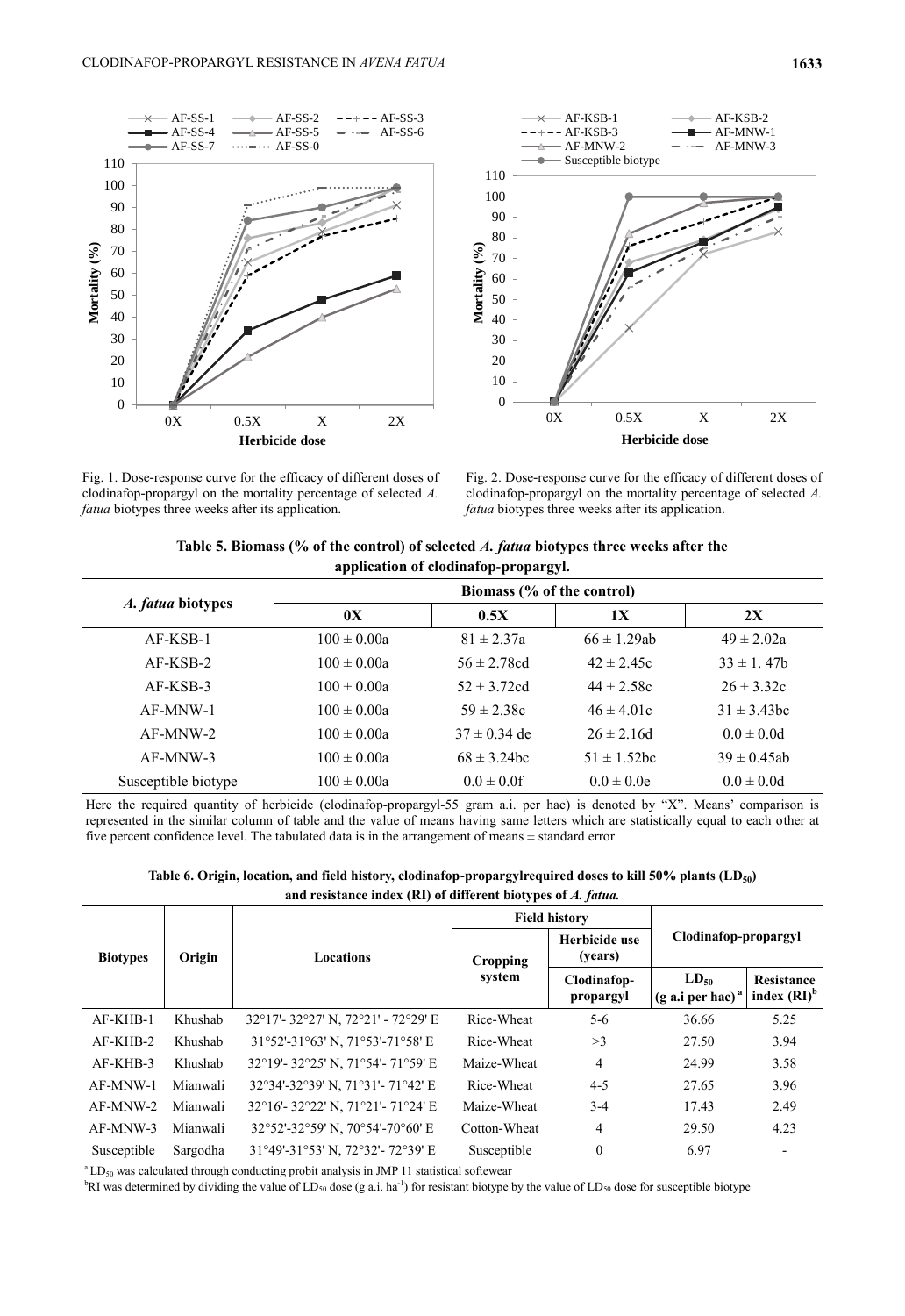## **Discussion**

Results of this study revealed widespread resistance in *A. fatua* against commonly used herbicide such as clodinafop-propargylmostly in wheat-growing regions. Our results are strongly supported by Owen *et al*., (2007) who indicated that the use of the same herbicide for the long period-imposed selection pressure caused resistance to develop and to select resistant biotypes. Resistance status in *A. fatua* against clodinafop-propargyl, and other marketed herbicides has been recorded in several countries over the world (Uludag *et al*., 2007, 2008; Adamczewski *et al*., 2013; Heap, 2020). These findings are also in line with Friesen *et al*., (2000) who assessed the herbicides resistance in *A. fatua* biotypes against fenoxaprop-P-ethyl, flamprop, and imazamethabenz. Similarly, Stokłosa & Kieć (2006) conducted lab and field experiments and the results of their study are related to our findings, they exposed that in the laboratory test,  $\geq$ 50% survived plants and in field condition,  $\geq$ 50% flowering plants of *A. fatua*species were predicted as the herbicides resistant plants. Our results are in line with Owen & Powles (2009) who explained that about 71% biotypes of *A. fatua* were found highly resistant to ACCase-inhibiting herbicides and comparatively less resistant to other herbicides of this inhibiting group and the reductions in the dry biomass of resistant biotypes were less than susceptible biotypes. Another same experiment was conducted by Friesen *et al*., (2000) who reported that resistant biotypes showed 7 to 8 times more resistance than susceptible biotypes to the applied herbicides which were measured by the ratio of recommended doses to reduce the dry biomass accumulation by 50% growth reduction. They described that the dry biomass of resistant biotypes were more than susceptible plants. Our results are supported by findings of Nandula&Messersmith (2001) who worked on resistance confirmation of *A. fatua* and found that there was a clear difference between the value of  $LD_{50}$  and 50% growth reduction (GR50) ratio of resistant and susceptible biotypes against ACCase-inhibitors and acetolactate synthase (ALS)-inhibitors. Similarly, Friesen *et al*., (2000) explained that resistant *A. fatua* biotypes showed different responses to fenoxaprop-P-ethyl herbicide and the resistance level for two biotypes was 2.0 fold and 2.9 fold for the remaining biotype.

# **Conclusion**

The findings from these experiments concluded that among seven *A. fatua* biotypes that were collected from three different districts, three biotypes showed resistance to clodinafop-propargyl and the conducted survey showed that herbicide resistance in *A. fatua* biotypes has developed against clodinafop-propargyl in selected wheatproducing areas. The resistance against herbicides is expected due to the minimum practices of herbicide and crop rotation. Availability of less amount of herbicides with new sites of actions is necessary to evaluate the resistance level of various weeds against commonly

marketed herbicides and to use alternate practices of chemical weed control for sustainable agriculture. However, resistance status against other marketed herbicides could also create if the farmers are growers will not follow the suitable using practices to avoid the development of resistance against different herbicides.

## **Acknowledgment**

To conduct these studies, the authors would like to acknowledge the Office of Research, Innovation and Commercialization, University of Sargodha (ORIC, UOS) for financial support through research project No. UOS/ORIC/2016/06.

#### **References**

- Abbas, T., M.A. Nadeem, A. Tanveer and R. Ahmad. 2016. Evaluation of fenoxaprop-p-ethyl resistant little seed canary grass (*Phalaris minor*) in Pakistan. *Planta Danin.*, 34: 833-838.
- Adamczewski, K., R. Kierzek and K. Matysiak. 2013. Wild oat (*Avena fatua* L.) biotypes resistant to acetolactate synthase and acetyl-CoA carboxylase inhibitors in Poland. *Plant, Soil Environ.,* 59: 432-437.
- Ahmad, W., M. Akbar, U. Farooq, A. Alia and F. Khan. 2014. Allelopathic effects of aqueous extracts of *Avena fatua* on seed germination and seedling growth of *Triticum aestivum* (variety GW-273). *J. Environ. Sci. Toxi. Food Tech.,* 8: 38-42.
- Ahmad-Hamdani, M.S., Q. Yu, H. Han, G.R. Cawthray, S.F. Wang and S.B. Powles. 2013. Herbicide resistance endowed by enhanced rates of herbicide metabolism in wild oat (*Avena* spp.). *Weed Sci.*, 61: 55-62.
- Bajwa, A.A. 2014. Sustainable weed management in conservation agriculture. *Crop Prot.*, 65: 105-113.
- Balyan, R.S., R.K. Malik, R.S. Panwar and S. Singh. 1991. Competitive ability of winter wheat cultivars with wild oat (*Avenaludoviciana*). *Weed Sci.*, 39: 154-158.
- Beckie, H.J. 2006. Herbicide-resistant weeds: management tactics and practices. *Weed Tech.*, 20: 793-814.
- Beckie, H.J., A. Francis and L.M. Hall. 2012a. The biology of Canadian weeds. 27. *Avena fatua* L. (updated). *Can. J. Plant Sci.*, 92: 1329-1357.
- Beckie, H.J., J.Y. Leeson, G. Thomas, C.A. Brenzil, L.M. Hall, G. Holzgang, C. Lozinski and S. Shirriff. 2008. Weed resistance monitoring in the *Canadian prairies*. *Weed Tech.,*  22: 530-543.
- Beckie, H.J., A.G. Thomas and F.C. Stevenson. 2002. Survey of herbicide resistant wild oat (*Avena fatua*) in two townships in Saskatchewan. *Can. J. Plant Sci.,* 82: 463-471.
- Beckie, H.J., S.I. Warwick and C.A. Sauder. 2012b. Basis for herbicide resistance in Canadian populations of wild oat (*Avena fatua*). *Weed Sci.,* 60: 10-18.
- Burgos, N.R., P.J. Tranel, J.C. Streibig, V.M. Davis, D. Shaner, J.K. Norsworthy and C. Ritz. 2013. Review: confirmation of resistance to herbicides and evaluation of resistance levels. *Weed Sci.,* 61: 4-20.
- Friesen, L.F., T.L. Jones, R.C. Van Acker and I.N. Morrison. 2000. Identification of *Avena fatua* populations resistant to imazamethabenz, flamprop, and fenoxaprop-P. *Weed Sci.,*  48: 532-540.
- Harker, K.N., J.T. O'Donovan, T.K. Turkington, R.E. Blackshaw, N.Z. Lupwayi, E.G. Smith, E.N. Johnson, D. Pageau, S.J. Shirtliffe, R.H. Gulden, J. Rowsell, L.M. Hall and C.J. Willenborg. 2016. Diverse rotations and optimal cultural practices control wild oat (*Avena fatua*). *Weed Sci.,* 64: 170-180.